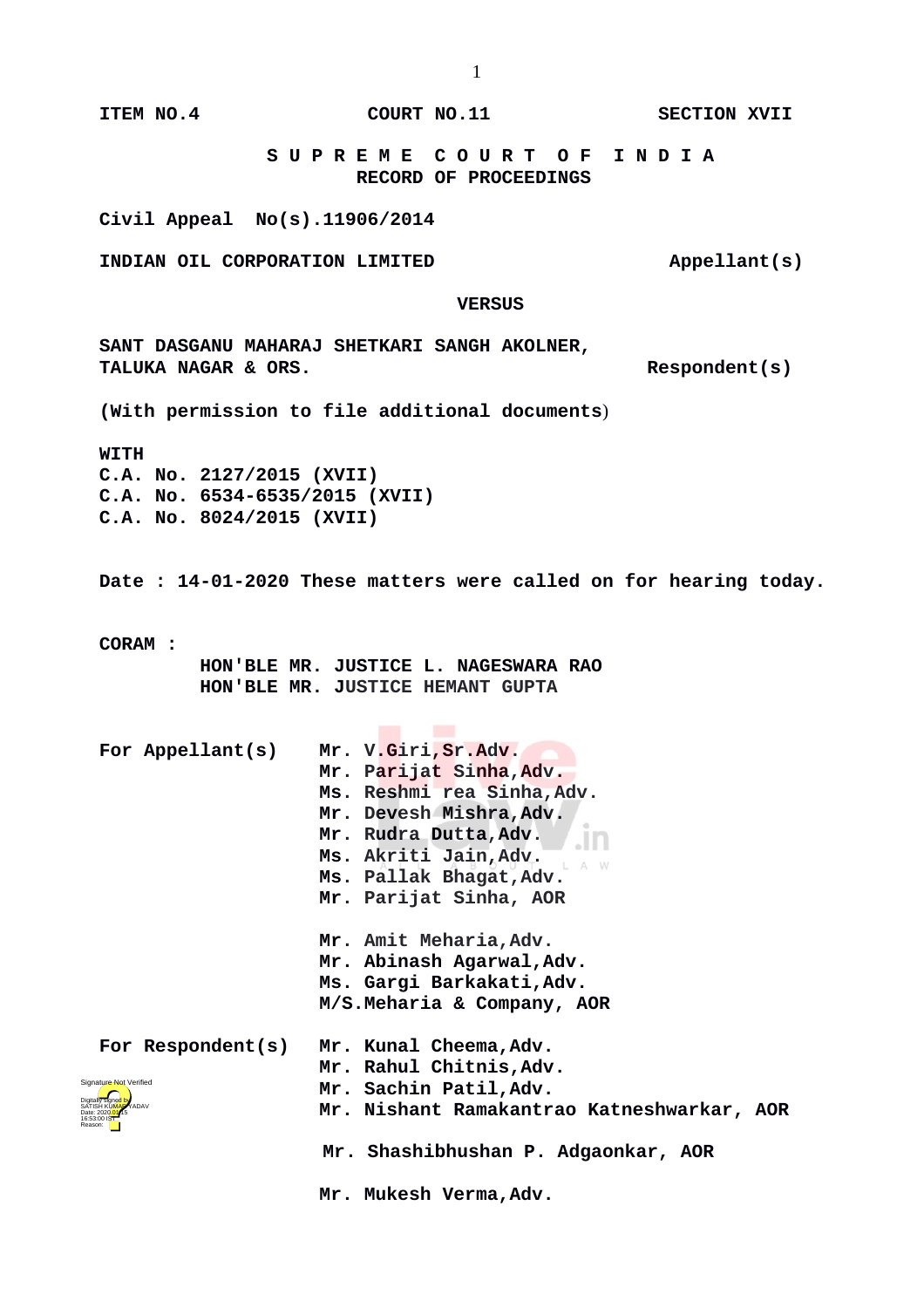**Mr. Pawan Kumar Shukla,Adv. Mr. Yash Pal Dhingra, AOR Mr. Rahul Narayan, AOR** 

## **UPON hearing the counsel the Court made the following O R D E R**

 **We have been taken through the report submitted by the National Institute of Hydrology to the Maharashtra Pollution Control Board pertaining to the contamination at Akolner Village. By the said report, certain remedial measures were also suggested by the National Institute of Hydrology.** 

**The learned counsel for the Pollution Control Board seeks time to inform this Court about the steps taken pursuant to the report submitted by the National Institute of Hydrology. Two weeks' time is granted to the Maharashtra Pollution Control Board to file an affidavit to bring to the notice of this Court, the steps taken on the basis of the report submitted by the National Institute of Hydrology, any inspection conducted by the Pollution Control Board at Akolner Village to enquire about the Petroleum Product contamination.** 

**The Pollution Control Board is further directed to conduct an inspection at the earliest to find out the present status of Petroleum Product contamination at the Akolner Village. The respondent**